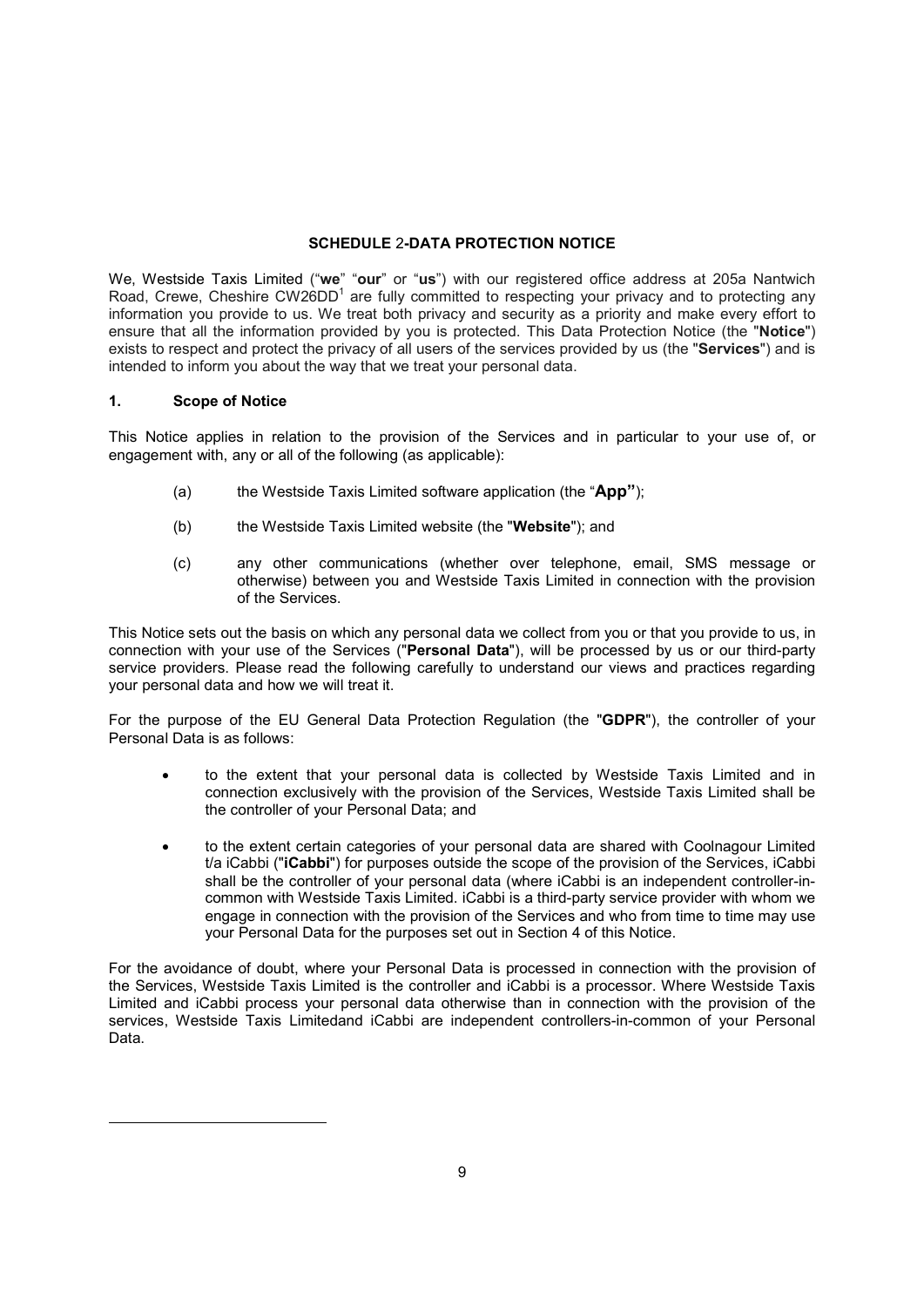# 2. Your Personal Data Collected and Processed

**IMPORTANT:** Please note that the below list of Personal Data, while intended to be as complete and accurate as reasonably possible, is <u>not exhaustive</u> and may be updated from time to time in accordance with Section 12 of this Notice.

We may collect and process the following Personal Data about you (as applicable):

| <b>Data Collected</b>                                                         |                                                                                                                                                                                                                                                                                                                                                                                                                                                                                                                                                                                                                                                                                                                                                                                                    | <b>Data Source(s)</b>                       |
|-------------------------------------------------------------------------------|----------------------------------------------------------------------------------------------------------------------------------------------------------------------------------------------------------------------------------------------------------------------------------------------------------------------------------------------------------------------------------------------------------------------------------------------------------------------------------------------------------------------------------------------------------------------------------------------------------------------------------------------------------------------------------------------------------------------------------------------------------------------------------------------------|---------------------------------------------|
| <b>Information</b><br>you provide                                             | [You provide us with information when you engage with us to<br>$\bullet$<br>use the Services, create an account with us (either through<br>our App, Website or by contacting us through other means),<br>download or install the App, and when you report a problem<br>with the Services, App or Website or when you correspond<br>with us generally in connection with your use of the<br>Services.<br>The information you provide to us may include but is not<br>$\bullet$<br>limited to your name, address, e-mail address, address,<br>phone number, age, date of birth, username, password and<br>other registration information, financial and credit card<br>information, and gender.<br>We may collect demographic information about you,<br>$\bullet$<br>including through user surveys. | App,<br>Website,<br>Other<br>Communications |
| <b>Device</b><br><b>Information</b>                                           | [Technical information including but not limited to the type of<br>$\bullet$<br>device you use, a unique device identifier (for example,<br>network information, your operating system, time zone<br>setting and device locale)                                                                                                                                                                                                                                                                                                                                                                                                                                                                                                                                                                    | App,<br>Website                             |
| Log<br><b>Information</b>                                                     | [Details of your use of the Services including, but not limited<br>$\bullet$<br>to weblogs and/or other communication data and the<br>resources that you access]                                                                                                                                                                                                                                                                                                                                                                                                                                                                                                                                                                                                                                   | App,<br>Website                             |
| <b>Location</b><br><b>Information</b>                                         | [Depending on how you choose to use the Services (that is,<br>$\bullet$<br>whether through use of our App, Website or by contacting us<br>through other means), we may collect details of your location<br>data to determine your current location.]                                                                                                                                                                                                                                                                                                                                                                                                                                                                                                                                               | App,<br>Website                             |
| <b>Information</b><br>receive<br><b>we</b><br>other<br>from<br><b>sources</b> | [We work with third parties (including, for example, service<br>$\bullet$<br>providers) and may receive certain information from them<br>about you that they choose to disclose with us. This<br>information may include your name, email, address and<br>location.1                                                                                                                                                                                                                                                                                                                                                                                                                                                                                                                               | Other<br>Communications                     |
| <b>Transaction</b><br><b>Information</b>                                      | [We may collect transaction details related to your use of the<br>$\bullet$<br>Services, including the type of services you requested, your<br>order details, delivery information, date and time the service<br>was provided, amount charged, distance travelled, and<br>payment method. We may also record details as to whether<br>or not a taxi journey is cancelled by you.]                                                                                                                                                                                                                                                                                                                                                                                                                  | App,<br>Website,<br>Other<br>Communications |
| <b>Usage</b><br><b>Information</b>                                            | [We collect information about how you interact with the<br>$\bullet$<br>Services. This includes information such as access dates<br>and times, App features or pages viewed, App crashes and<br>other system activity, type of browser, and third-party sites or<br>service you were using before interacting with the Services.] <sup>2</sup>                                                                                                                                                                                                                                                                                                                                                                                                                                                     | App,<br>Website,<br>Other<br>Communications |

1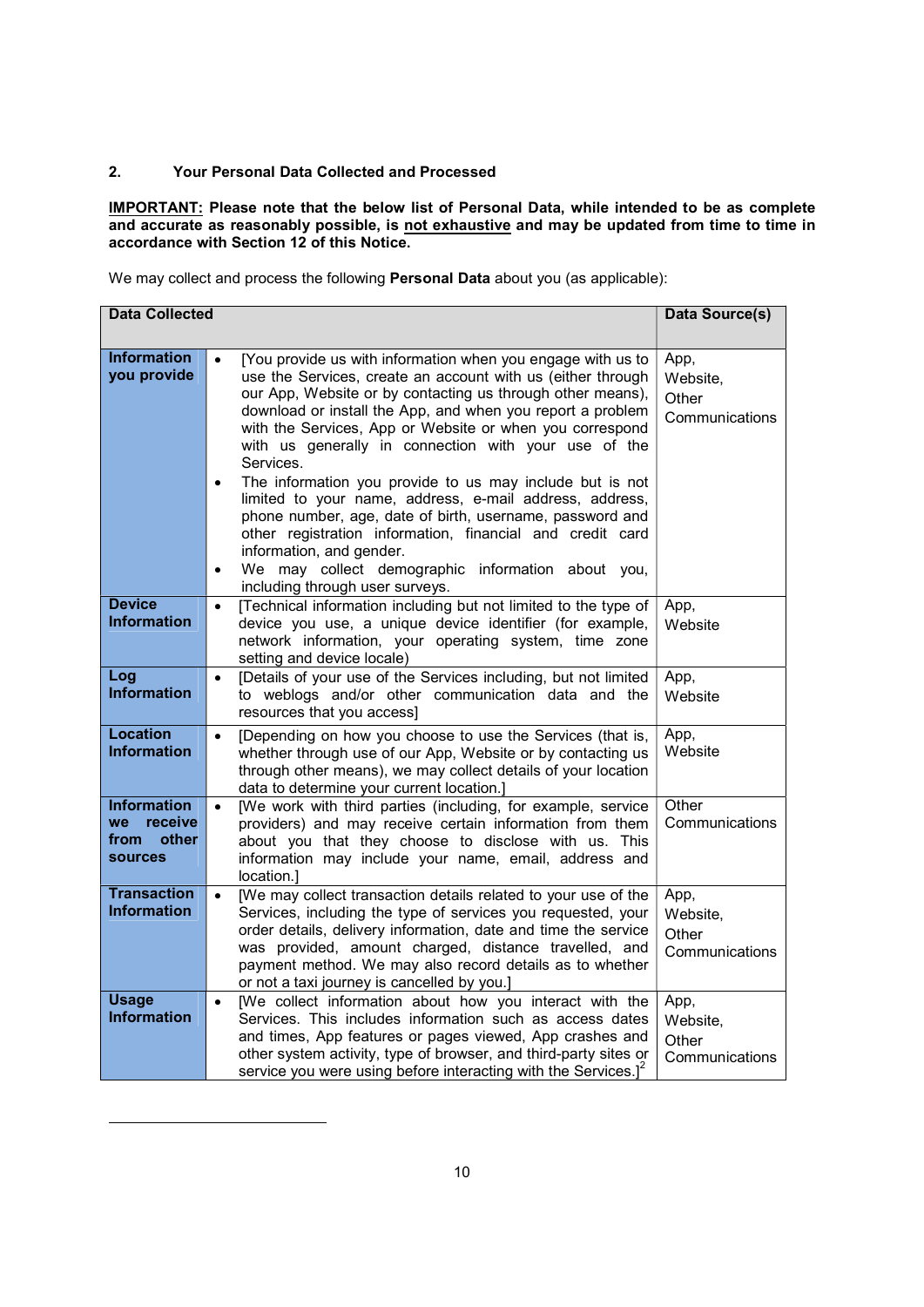# 3. Westside Taxis Limited Legal Bases and Purposes

We, Westside Taxis Limited, in our capacity as controller, use the information held about you on the following lawful bases and for the following purposes:

| <b>Legal Basis</b> | <b>Necessary for the Performance of a Contract</b>                                                                                                                                                                                                                                                                                                                                                                                                                                                                                                                                                                                                                                                                                                                                                                                                                                                                                                                                                                                                                                                             |
|--------------------|----------------------------------------------------------------------------------------------------------------------------------------------------------------------------------------------------------------------------------------------------------------------------------------------------------------------------------------------------------------------------------------------------------------------------------------------------------------------------------------------------------------------------------------------------------------------------------------------------------------------------------------------------------------------------------------------------------------------------------------------------------------------------------------------------------------------------------------------------------------------------------------------------------------------------------------------------------------------------------------------------------------------------------------------------------------------------------------------------------------|
| <b>Purposes</b>    | It is necessary to process your Personal Data to enter into and perform our<br>contract with you in relation to your use of the Services. We will process your<br>Personal Data for the following purposes:<br>[To create and maintain your account and profile, and, to facilitate your<br>use of the Services.<br>To help you efficiently access your information after you sign into your<br>App or Website account.<br>In the case of phone calls to Westside Taxis Limited, to facilitate the<br>Services by communicating to drivers your name, number, location and<br>destination.<br>To enable and facilitate transportation from your location to your<br>destination.<br>To process or facilitate payments for the Services.<br>To track the progress of your journey.<br>$\bullet$<br>To remember information so you will not have to re-enter it repeatedly<br>when you use the Services.<br>To facilitate the provision of App or Website support, pop-up<br>notifications and other services.<br>To improve the features and functionality of the App or Website to<br>enhance your experience. |
|                    | If you do not wish to provide us with your personal data for these<br>purposes, we will not be able to enter into or perform our contract with<br>you and you will not be able to use the Services.                                                                                                                                                                                                                                                                                                                                                                                                                                                                                                                                                                                                                                                                                                                                                                                                                                                                                                            |

| <b>Legal Basis</b> | To Comply With a Legal Obligation                                                                                                                                                                                                   |
|--------------------|-------------------------------------------------------------------------------------------------------------------------------------------------------------------------------------------------------------------------------------|
| <b>Purposes</b>    | We may process your Personal Data as necessary in order for us:<br>To comply with applicable Irish and European Union laws.<br>To comply with requests from regulators, government entities and<br>$\bullet$<br>official inquiries. |

| <b>Legal Basis</b> | <b>Legitimate Interests</b>                                                                                                                                                                                                                                                                                                                                                                                                                          |
|--------------------|------------------------------------------------------------------------------------------------------------------------------------------------------------------------------------------------------------------------------------------------------------------------------------------------------------------------------------------------------------------------------------------------------------------------------------------------------|
| <b>Purposes</b>    | It is in Westside Taxis Limited legitimate interests to collect and process the<br>Personal Data for the following purposes:<br>To prevent against the corruption and/or loss of your Personal Data, to<br>ensure the security of our systems and to carry our regular testing to<br>ensure the smooth maintenance of our systems.<br>You have the right to object at any time to the processing of your personal<br>data carried out on this basis. |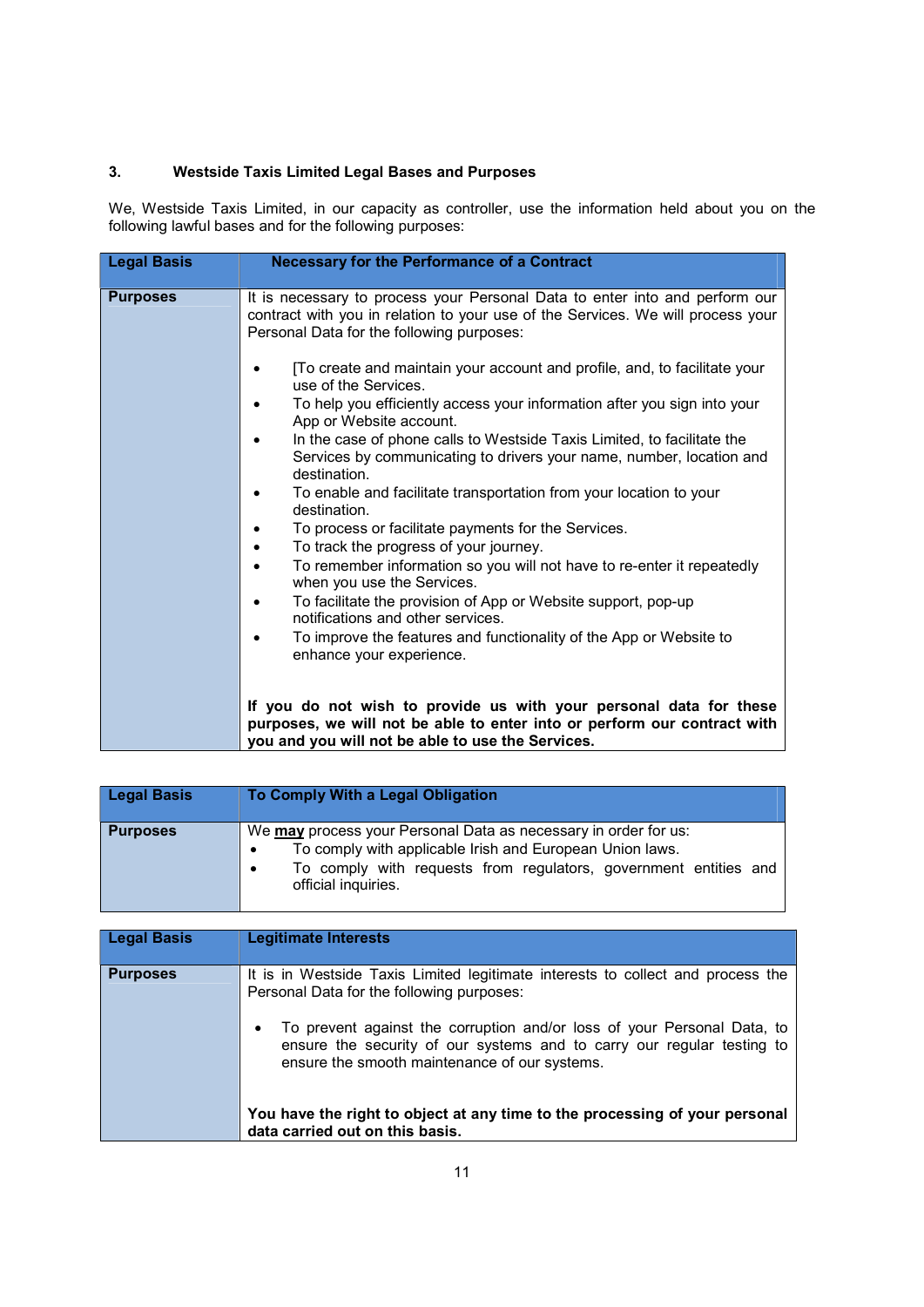| When we process your personal data based on our legitimate interests, we<br>make sure to consider and balance any potential impact on you and your<br>data protection rights. We will not process your personal data for |
|--------------------------------------------------------------------------------------------------------------------------------------------------------------------------------------------------------------------------|
| activities where our interests are overridden by the impact on you.                                                                                                                                                      |

## 4. iCabbi Legal Bases and Purposes

iCabbi, in its capacity as controller (where iCabbi is an independent controller-in-common with Westside Taxis Limited, uses the information held about you on the following lawful bases and for the following purposes:

| <b>Purposes</b><br>It is in iCabbi's legitimate interests to collect and process the personal data for<br>the following purposes:<br>To facilitate the Services being provided to you through utilisation of<br>iCabbi software.<br>To protect the rights, property or safety of you, or others (this includes<br>exchanging information with other companies and organisations for the<br>purposes of fraud protection and credit risk reduction).<br>To monitor metrics such as total number of visitors, traffic and<br>demographic patterns.<br>To prevent, detect and combat fraud in connection with the use of the<br>Services. For example, iCabbi uses user profile, location, device and<br>usage information, to identify and prevent circumstances when users | <b>Legal Basis</b> | <b>Legitimate Interests</b>     |
|---------------------------------------------------------------------------------------------------------------------------------------------------------------------------------------------------------------------------------------------------------------------------------------------------------------------------------------------------------------------------------------------------------------------------------------------------------------------------------------------------------------------------------------------------------------------------------------------------------------------------------------------------------------------------------------------------------------------------------------------------------------------------|--------------------|---------------------------------|
| To carry out analysis and research on usage trends & traffic. This<br>$\bullet$<br>includes, for example, predicting demand and trends, to improve the user<br>experience, and to enhance the safety and security of the Services.<br>You have the right to object at any time to the processing of your<br>personal data carried out on this basis.<br>When iCabbi processes your personal data based on legitimate interests,<br>it makes sure to consider and balance any potential impact on you and<br>your data protection rights. iCabbi will not process your personal data for<br>activities where its interests are overridden by the impact on you.                                                                                                            |                    | attempt to defraud other users. |

| <b>Legal Basis</b> | To Comply With a Legal Obligation                                                                                                                                                                                                                    |
|--------------------|------------------------------------------------------------------------------------------------------------------------------------------------------------------------------------------------------------------------------------------------------|
| <b>Purposes</b>    | iCabbi may process your Personal Data as necessary in order for it:<br>To comply with applicable Irish and European Union laws.<br>$\bullet$<br>To comply with requests from regulators, government entities and<br>$\bullet$<br>official inquiries. |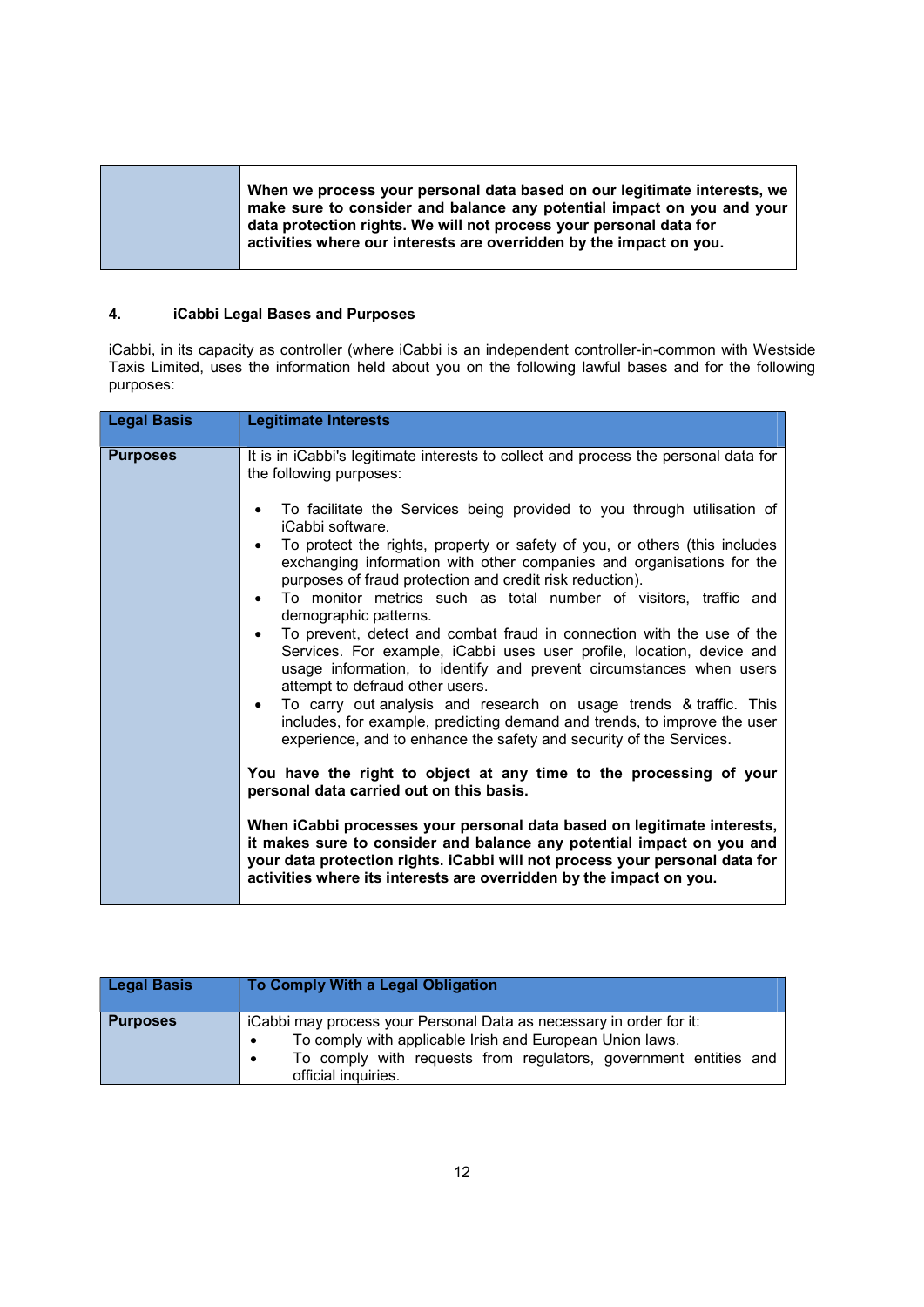# 5. Disclosure of Your Information to Third Parties

### 5.1 Disclosure to Third Parties by Westside Taxis Limited

We, Westside Taxis Limited, may disclose some or all of the data we collect from you in connection with your use of the Services to the following third parties:

| <b>Recipient</b> |                                                                                                                                                                                                                                                                                                                                  |
|------------------|----------------------------------------------------------------------------------------------------------------------------------------------------------------------------------------------------------------------------------------------------------------------------------------------------------------------------------|
|                  | Service Providers: Service providers who may use this information to assist with the<br>provision and improvement of the Services. In particular, we will share your personal data<br>with iCabbi who provides software support services to us in order to facilitate the provision<br>of the Services to you.                   |
|                  | [Advertisers: We may provide advertisers with anonymous (not individual) aggregate<br>information about our users. We may also use such aggregate information to help<br>advertisers reach the kind of audience they want to target. We do not disclose information<br>about <b>identifiable individuals</b> to our advertisers. |
|                  | Westside Taxis Limited Group: We may disclose your personal information to other<br>members of our group, which means our subsidiaries, our ultimate holding company and its<br>subsidiaries.                                                                                                                                    |
|                  | Law Enforcement Agencies: We may disclose your information if we are under a duty to<br>disclose or share your personal data in order to comply with any legal or regulatory<br>obligation or request.                                                                                                                           |
|                  | [Buyers and Sellers of Business Assets: If Westside Taxis Limited or substantially all of<br>its assets are acquired by a third party, personal data held by it about its customers will be<br>one of the transferred assets.                                                                                                    |

# 5.2 Disclosure to Third Parties by iCabbi

Where iCabbi acts as a controller of your Personal Data (where iCabbi is an independent controller-incommon with Westside Taxis Limited, iCabbi may disclose some or all of the Personal Data it holds about you to the following third parties:

| <b>Recipient</b> |                                                                                                                                                                                                              |
|------------------|--------------------------------------------------------------------------------------------------------------------------------------------------------------------------------------------------------------|
|                  | Law Enforcement Agencies: iCabbi may disclose your information if it is under a duty to<br>disclose or share your personal data in order to comply with any legal or regulatory<br>obligation or request.    |
|                  | Buyers and Sellers of Business Assets: If iCabbi or substantially all of its assets are<br>acquired by a third party, personal data held by it about its customers will be one of the<br>transferred assets. |
|                  | <b>iCabbi Group:</b> iCabbi may disclose your personal information to other members of its<br>group, which means its subsidiaries, its ultimate holding company and its subsidiaries.                        |

# 6. Links to Third Party Websites

The App or Website may contain links to and from the websites of our partner networks, advertisers and service providers. If you follow a link to any of these websites, please note that these websites and any services that may be accessible through them have their own data protection notices and that we do not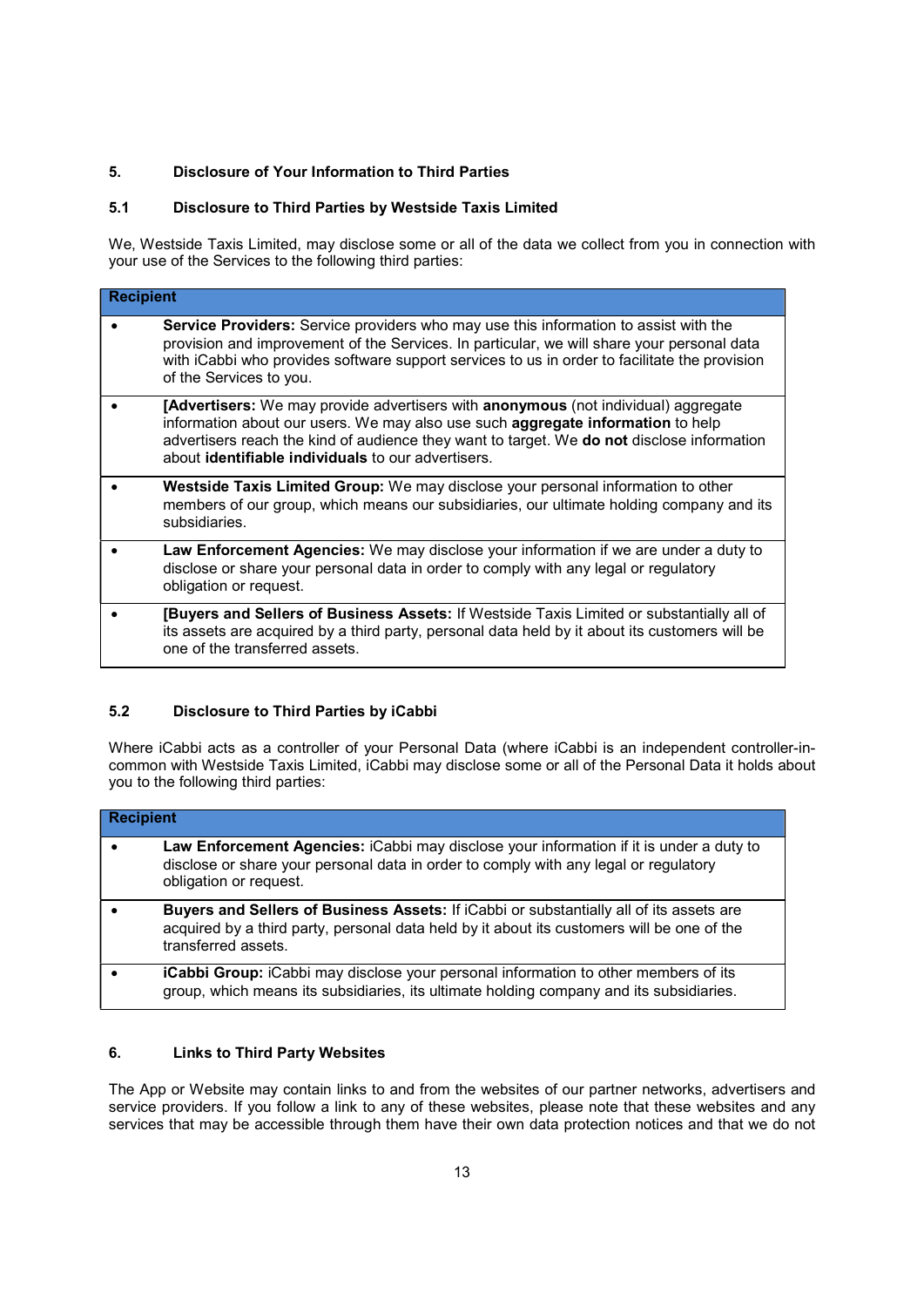accept any responsibility or liability for these notices or for any Personal Data that may be collected through these websites or services, such as contact and location data. Please check these notices before you submit any personal data to these websites or use any such third party services.

### 7. iCabbi Use of Statistical Information

iCabbi may log certain information concerning your use of the App or Website in relation to activities connected with the use the Services. This information is logged for the purpose of providing the Services. The information gathered is then aggregated and anonymised.

From the anonymised information collected, statistics may be compiled in the form of percentages and/or figures relating to users' interaction with the Services. As a service, certain anonymised statistical information may be supplied to third parties in order to help them understand the likes, dislikes, trends, habits and behaviour of Service users.

### 8. Storing and Transfers of Your Personal Data

The Personal Data collected from you may be transferred to, and stored at, a destination outside the European Economic Area ("EEA"). It may also be processed by staff or contractors operating outside the EEA who work for us or for one of our suppliers.

Your Personal Data is only transferred outside the EEA where the EU Commission has decided that the third country in question ensures an adequate level of protection in line with EU data protection standards OR there are appropriate safeguards in place to protect your personal data.

All information you provide to us is stored on our secure servers or the servers of our service providers, contractors or suppliers. Where we have given you (or where you have chosen) a password that enables you to access the App or Website, you are responsible for keeping this password confidential. We ask you not to share a password with anyone.

# 9. How Long We Keep Your Personal Data For

Westside Taxis will keep your Personal Data for as long as you use the App or Website and for a period of 7 years after you delete your account.

iCabbi will keep your Personal Data for as long as you use the App or Website and after you delete your account for a reasonable period not exceeding 7 years.

Please note that in certain circumstances, we may hold your Personal Data for a longer period, for example, if we are processing an ongoing claim or believe in good faith that the law or a relevant regulator may reasonably in our view expect or require us to preserve your data.

### 10. Your Rights & How to Exercise Them

You have a number of rights in relation to your Personal Data which are set out in this Section 10. In particular these rights include the right to object to processing of your personal data where that processing is carried out for our legitimate interests. Note that in certain circumstances, these rights might not be absolute.

| <b>Right</b>                | <b>Further Information</b>                                                                                                                                               |
|-----------------------------|--------------------------------------------------------------------------------------------------------------------------------------------------------------------------|
| <b>Right to be Informed</b> | • You have the right to know whether your personal data is being<br>processed by us, how we use your personal data and your rights<br>in relation to your personal data. |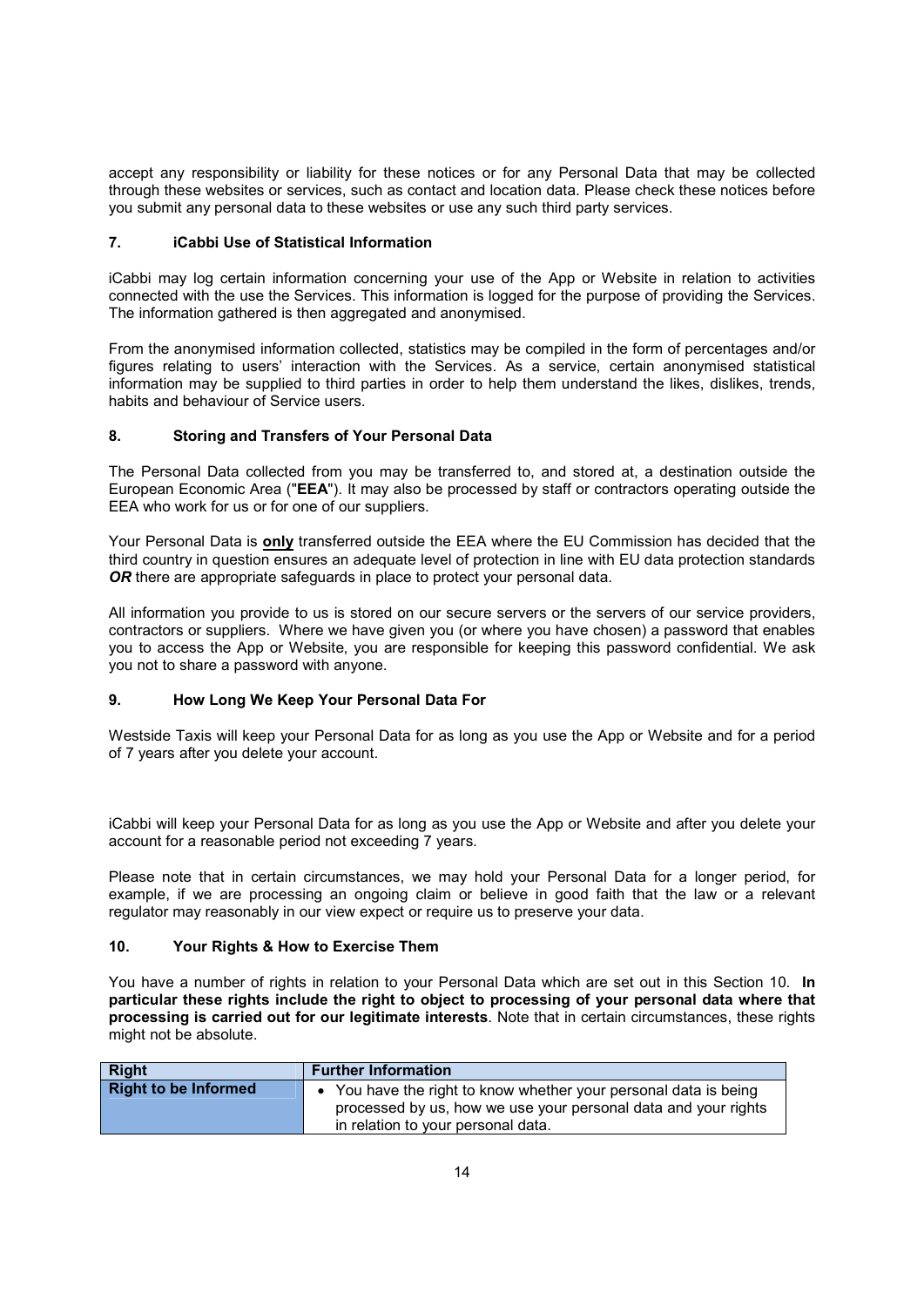| <b>Right of Access</b>                                        | • You have the right to request a copy of the personal data held by                                                                    |
|---------------------------------------------------------------|----------------------------------------------------------------------------------------------------------------------------------------|
|                                                               | us about you.                                                                                                                          |
|                                                               | • We will only charge you for making such an access request where<br>we feel your request is unjustified or excessive.                 |
|                                                               | • You may also access your personal data by logging into your                                                                          |
|                                                               | account on the App or Website and viewing your profile.                                                                                |
| <b>Right to Rectification</b>                                 | You have the right to request that we amend any inaccurate<br>$\bullet$<br>personal data that we have about you.                       |
| <b>Right to Erasure</b>                                       | You have the right to ask us to erase your personal data where:<br>$\bullet$                                                           |
|                                                               | (1) it is no longer necessary to perform the contract                                                                                  |
|                                                               | (2) you withdraw your consent and there is no other legal basis                                                                        |
|                                                               | permitting us to process your personal data<br>(3) you object to the processing and we have no overriding                              |
|                                                               | legitimate grounds                                                                                                                     |
|                                                               | (4) your personal data have been unlawfully processed; or                                                                              |
|                                                               | (5) it must be erased to comply with a legal obligation.<br>• Please note that some of your personal data may be required in           |
|                                                               | order for the App to function properly.                                                                                                |
| <b>Right to Restriction</b><br><b>of</b><br><b>Processing</b> | • You have the right to ask us to restrict processing your personal                                                                    |
|                                                               | data in the following situations:<br>(1) where you contest the accuracy of your personal data                                          |
|                                                               | (2) where the processing is unlawful and you do not want us to                                                                         |
|                                                               | delete your personal data                                                                                                              |
|                                                               | (3) where we no longer need your personal data for the<br>purposes of processing but you require the data in relation to               |
|                                                               | a legal claim                                                                                                                          |
|                                                               | (4) where you have objected to us processing your personal data                                                                        |
|                                                               | pending the verification as to whether or not our legitimate<br>interests override your interests or in connection with legal          |
|                                                               | proceedings.                                                                                                                           |
|                                                               | • When you exercise this right we may only store your personal<br>data.                                                                |
|                                                               | • We may not further process the data unless you consent or the                                                                        |
|                                                               | processing is necessary in relation to a legal claim or to protect                                                                     |
|                                                               | the rights of another person or legal person or for reasons of<br>important public interest.                                           |
|                                                               | • Please note that it be may necessary for us to process some of                                                                       |
|                                                               | your personal data in order to provide the App or Website and in                                                                       |
|                                                               | certain instances where you ask us not to process your personal                                                                        |
|                                                               | data you may not be able to use the App or Website.<br>We will inform you before the processing restriction is lifted.                 |
| <b>Right to Data Portability</b>                              | You may request us to provide you with your personal data which<br>$\bullet$                                                           |
|                                                               | you have given us in a structured, commonly used and machine-                                                                          |
|                                                               | readable format and you may request us to transmit your personal<br>data directly to another data controller where this is technically |
|                                                               | feasible.                                                                                                                              |
|                                                               | This right only arises where:                                                                                                          |
|                                                               | (1) we process your personal data on the legal bases of your                                                                           |
|                                                               | consent or where it is necessary to perform our contract with<br>you; and                                                              |
|                                                               | (2) the processing is carried out by automated means.                                                                                  |
| <b>Right to Object</b>                                        | You have a right to object at any time to the processing of your<br>$\bullet$                                                          |
|                                                               | personal data where we process your personal data on the legal                                                                         |
| <b>Right to Object to</b>                                     | basis of pursuing our legitimate interests.<br>You have a right not to be subject to a decision based solely on                        |
|                                                               |                                                                                                                                        |